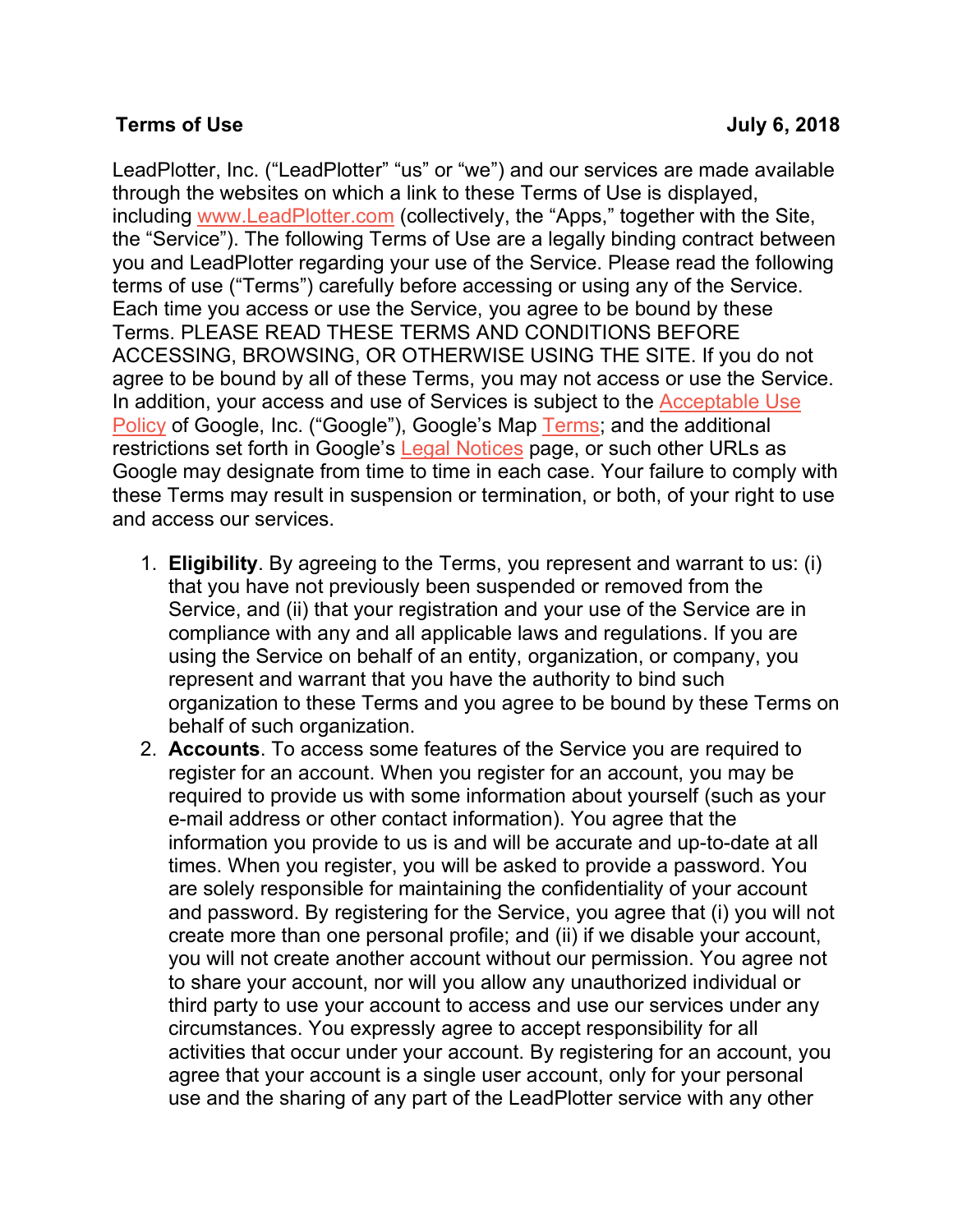person/entity is strictly prohibited. You agree that LeadPlotter will be able to charge you for each additional user that accesses your account for the remainder of your current payment period. LeadPlotter will automatically renew each account for the following payment period for all users including the original user (you) and each additional user after informing you of the number of accounts to be renewed. If you have reason to believe that your account is no longer secure, then you agree to immediately notify us at hello@LeadPlotter.com.

- 3. **Subscription Fees**. Access to the Service, or to certain features of the Service, may require you to pay fees. Before you are required to pay any fees, you will have an opportunity to review and accept the applicable fees that you will be charged. All fees are in U.S. Dollars and are nonrefundable. If LeadPlotter changes the fees for the Service, including by adding additional fees or charges, LeadPlotter will provide you advance notice of such changes. If you do not accept such changes, LeadPlotter has the right to discontinue providing the Service to you. LeadPlotter will charge the payment method you specify at the time of purchase. You authorize LeadPlotter to charge all sums described herein to such payment method. If you pay any applicable fees with a credit card, LeadPlotter may seek pre-authorization of your credit card account prior to your purchase to verify that the credit card is valid and has the necessary funds or credit available to cover your purchase. You will remain obligated to pay all outstanding fees and charges, in the event the transaction is disputed or your payment method, including but not limited to credit cards, does not validate and render payment for any reason whatsoever.
- 4. **Prohibited Conduct**. BY USING THE SERVICE YOU AGREE NOT TO, and not to allow third parties to use our services:
	- 1. use the Service for any illegal purpose, or in violation of any local, state, national, or international law;
	- 2. violate, or encourage others to violate, the rights of third parties, including by infringing or misappropriating third party intellectual property rights;
	- 3. to disable any licensing or control features associated with our services;
	- 4. to intentionally distribute viruses, worms, Trojan horses, corrupted files, hoaxes, or other items of a destructive or deceptive nature;
	- 5. post, upload, or distribute any content that is unlawful, defamatory, libelous, inaccurate or that a reasonable person could deem to be objectionable, profane, indecent, pornographic, harassing, threatening, embarrassing, hateful, or otherwise inappropriate;
	- 6. interfere with security-related features of the Service, including by (i) disabling or circumventing features that prevent or limit use or copying of any content, or (ii) reverse engineering or otherwise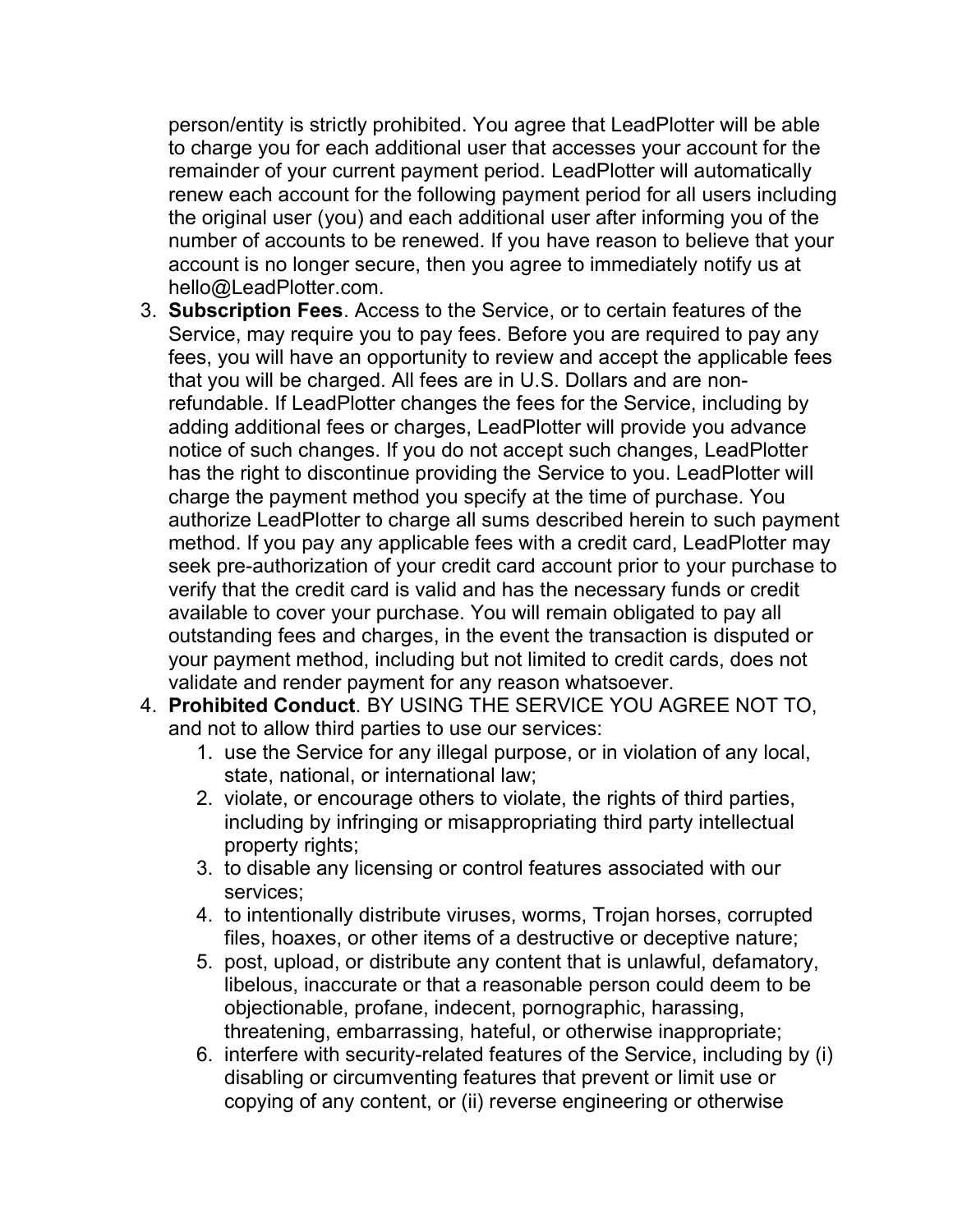attempting to discover the source code of the Service or any part thereof except to the extent that such activity is expressly permitted by applicable law;

- 7. to make or prepare any derivative work with respect to our services or any derivative work using content associated with the services, other than as expressly permitted by us
- 8. in a manner that gives any party access to mass downloads or bulk feeds of any content, including but not limited to numerical latitude or longitude coordinates, imagery, visible map data, or places data (including business listings);
- 9. to post on any website or otherwise make available to the public any interactive maps;
- 10. or a component of our services, in a manner not authorized by us; or
- 11. to remove, modify, or obscure any of our brand features, links, or notices appearing in our services or other content.
- 12. interfere with the operation of the Service or any user's enjoyment of the Service, including by (i) uploading or otherwise disseminating viruses, adware, spyware, worms, or other malicious code, (ii) making unsolicited offers or advertisements to other users of the Service, or (iii) attempting to collect, personal information about users or third parties without their consent;
- 13. perform any fraudulent activity including impersonating any person or entity, claiming false affiliations, accessing the Service accounts of others without permission, or falsifying your age or date of birth;
- 14. or sell or otherwise transfer the access granted herein or any Materials (as defined in these Terms of Use)
- 5. **Third Party Services**. LeadPlotter may provide tools through the Service that enable you to export information to third party services. By using these tools, you agree that we may transfer such information to the applicable third party service. Such third party services are not under our control, and we are not responsible for their use of your exported information. The Service may also contain links to third-party websites and services (the "Linked Sites"). LeadPlotter provides these links as a convenience, but we neither control nor endorse these Linked Sites, nor has LeadPlotter reviewed or approved the content, advertising, products, services or other materials that appear on the Linked Sites. LeadPlotter is not responsible for the Linked Sites, including the legality, accuracy or appropriateness of any content, advertising, products, services or other materials on or available from any Linked Sites. You acknowledge and agree that LeadPlotter shall not be responsible or liable, directly or indirectly, for any damage or loss caused or alleged to be caused by or in connection with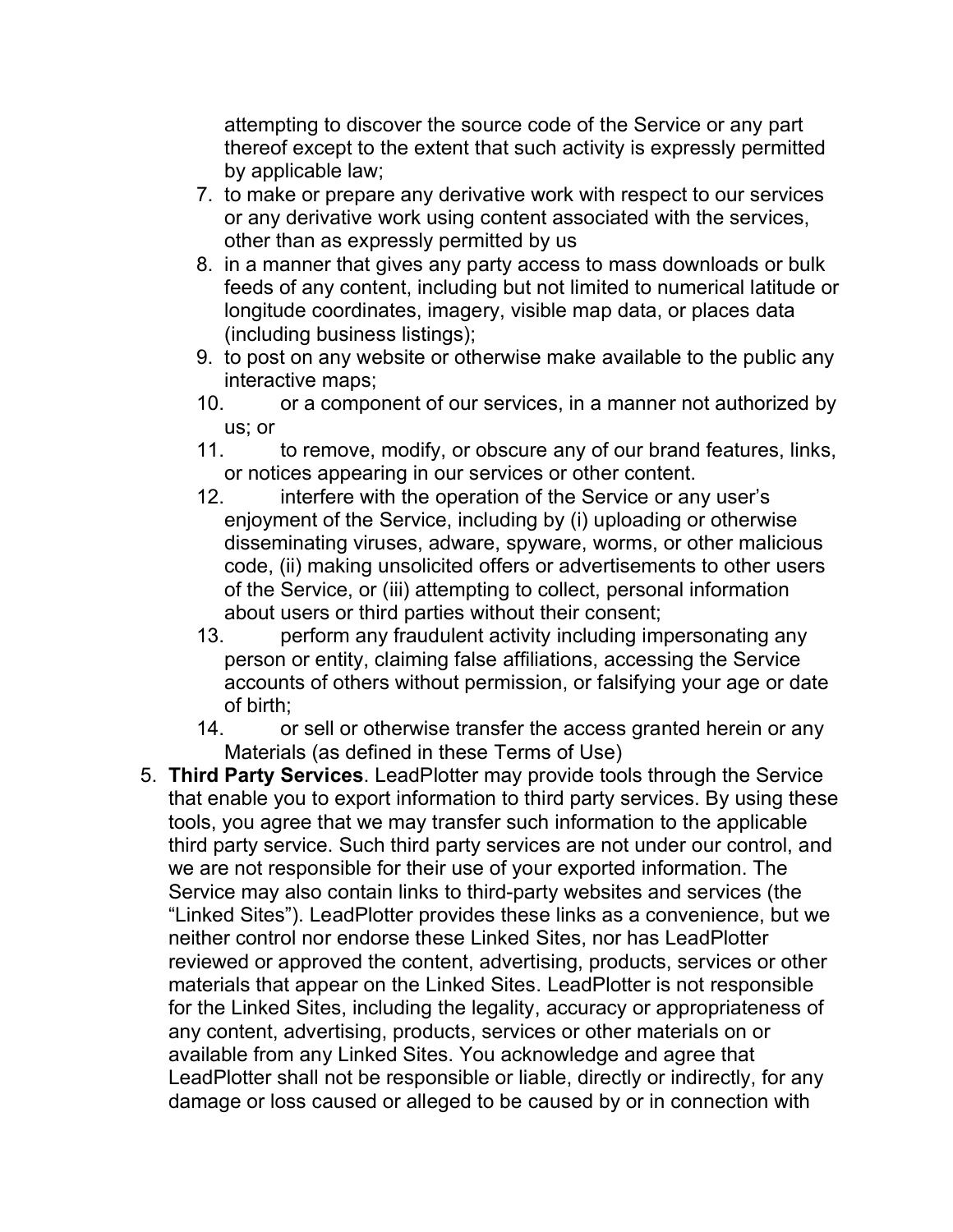the use of any of the Linked Sites, including the advertising, products, services or other materials available on or through the Linked Sites.

6. **Termination**. If you violate these Terms, your permission to use the Service will automatically terminate. Additionally, LeadPlotter, in its sole discretion may terminate your user account on the Service or suspend or terminate your access to the Service at any time, with or without notice. We also reserve the right to modify the Service at any time without notice to you. We will have no liability whatsoever on account of any change to the Service or any suspension or termination of your access to or use of the Service. You may terminate your account at any time by contacting customer service at hello@LeadPlotter.com. If you terminate your account, you will remain obligated to pay all outstanding fees, if any, relating to your use of the Service incurred prior to termination.

## 7. **Privacy Policy.**

- 1. **Privacy Policy.** Please read the LeadPlotter's Privacy Policy carefully for information relating to our collection, use, storage and disclosure of your personal information. The LeadPlotter Privacy Policy is hereby incorporated by reference into, and made a part of, these Terms.
- 2. **Feedback**. Your feedback is important to us and we welcome them to hello@LeadPlotter.com
- 8. **Modification of the Terms**. We reserve the right, at our discretion, to change the Terms on a going forward basis at any time. Please check the Terms periodically for changes. You will be able to find the most current version of the Terms here, with prior versions

at https://www.LeadPlotter.com/files/LeadPlotter\_Prior\_Terms\_of\_Service. pdf.

9. **Ownership; Proprietary Rights**. The Service is owned and operated by LeadPlotter. The visual interfaces, graphics, design, reports, analyses, informational content, computer code (including source code or object code) and any other copyrighted materials, products, software, services, and all other elements or contents of the Service provided by or on behalf of LeadPlotter (the "Materials") are protected by all applicable intellectual property and proprietary rights laws. All Materials contained in the Service or as presented on any LeadPlotter website, are the property of LeadPlotter or our third-party licensors. **EXCEPT AS EXPRESSLY AUTHORIZED IN WRITING BY LEADPLOTTER OR AS PERMITTED ON THIS WEBSITE OR UNDER APPLICABLE LAW, YOU agree not to reproduce, duplicate, copy, sell, trade, resell, distribute or exploit any portion of our services or any content associated with our services for any commercial purpose or for the benefit of any third party. Our services are provided for our customers' internal business operations and you agree that you will not use our services or any**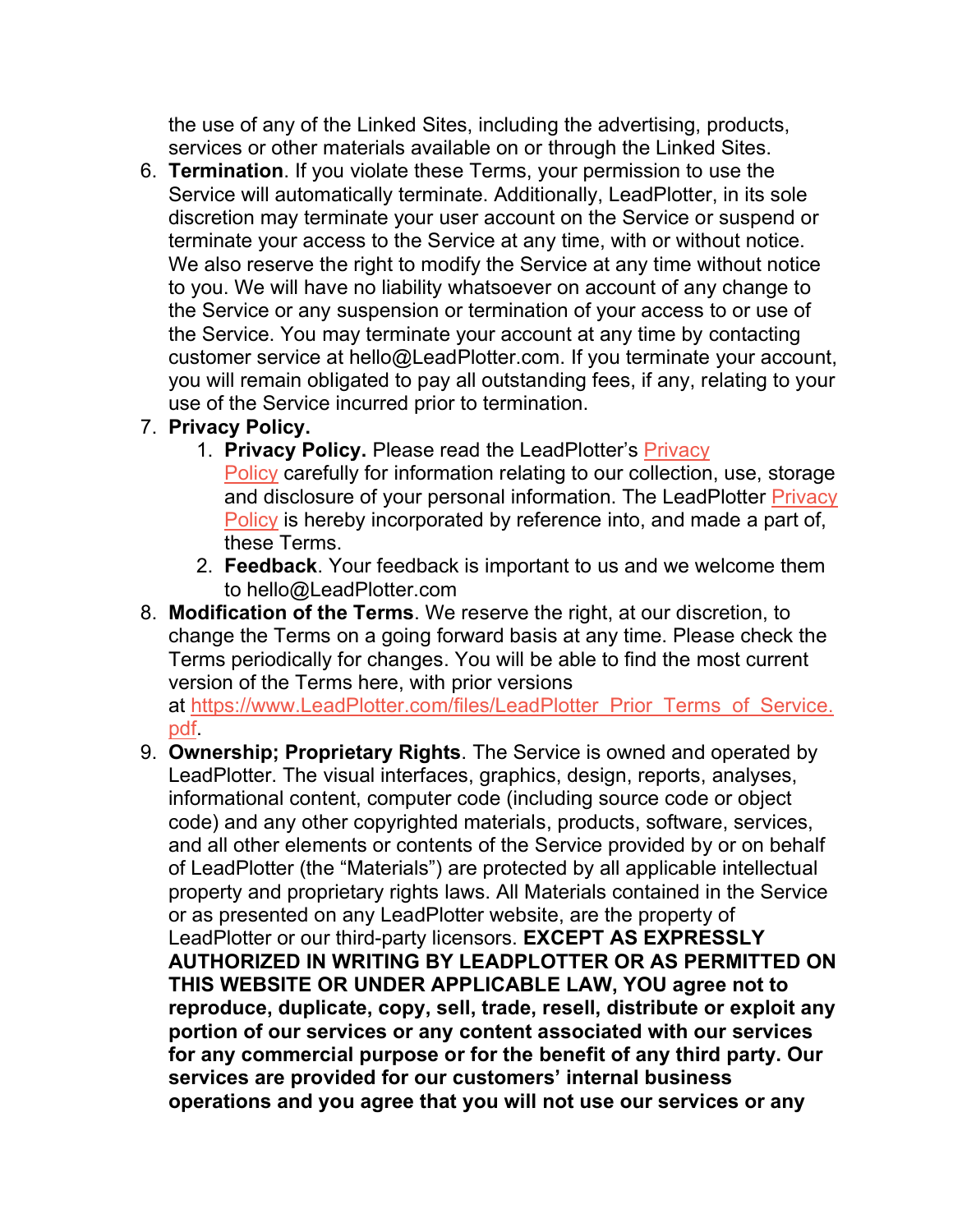**output from the services, such as static map images, for any external use (including externally accessed web pages) or external party or entity.** If we determine, at our sole discretion, to grant you permission to republish the Materials, this permitted use of the Materials must cite LeadPlotter (or its licensors) as the source and copyright holder of the Materials in accordance with attribution and copyright guidelines provided to you by LeadPlotter. If we grant you republication rights, you are not able to use the Materials in any manner inconsistent with the written approval provided to you by LeadPlotter. LeadPlotter reserves all rights to the Materials not expressly granted in these Terms. LeadPlotter does not grant any license or other permission for links or other use of the Site or its Content if such use or link: (a) suggests that the LeadPlotter promotes or endorses any third party's causes, ideas, political campaigns, web sites, products or services, (b) copies, displays, disseminates or otherwise uses the Content without LeadPlotter's express written consent, or (c) uses the Content for commercial purposes. Furthermore, LeadPlotter does not grant its consent for links to the Site where the linking party engages in any Prohibited Conduct (as described in these Terms of Use). LeadPlotter reserves the right to withdraw permission for any link at any time.

10. **Indemnity**. The LeadPlotter site is not intended to provide professional medical, financial or other advice and is for informational purposes only. Information on the site should never be used as a substitute for professional advice. You agree that you will be personally responsible for your use of the Service, and you agree to defend, indemnify and hold harmless LeadPlotter and its officers, directors, employees, consultants, affiliates, subsidiaries and agents (collectively, the "LeadPlotter Entities") from and against any and all claims, liabilities, damages, losses and expenses, including reasonable attorneys' and accounting fees and costs, arising out of or in any way connected with (i) your access to, use of or alleged use of the Service; (ii) your violation of the Terms or any representation, warranty, or agreements referenced herein, or any applicable law or regulation; (iii) your violation of any third party right, including without limitation any intellectual property right, publicity, confidentiality, property or privacy right; or (iv) any disputes or issues between you and any third party. We reserve the right, at our own expense, to assume the exclusive defense and control of any matter otherwise subject to indemnification by you, and in such case, you agree to cooperate with our defense of such claim.

11. **Disclaimers; No Warranties**. THE SITE AND THE CONTENT ARE DISTRIBUTED ON AN "AS IS, AS AVAILABLE" BASIS. NEITHER LEADPLOTTER, THIRD PARTY CONTENT PROVIDERS NOR THEIR RESPECTIVE AGENTS MAKE ANY WARRANTIES OF ANY KIND, EITHER EXPRESS OR IMPLIED, INCLUDING, WITHOUT LIMITATION,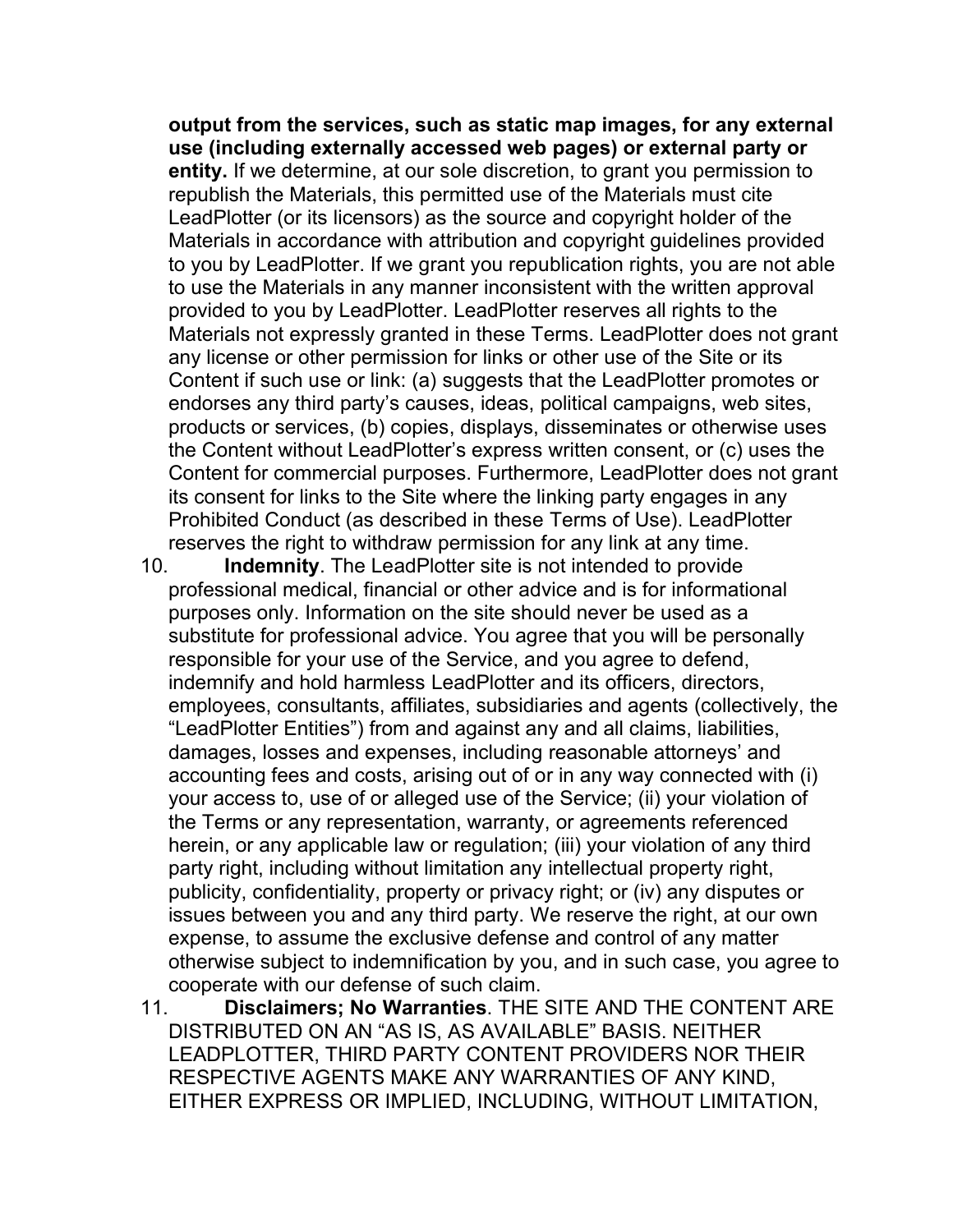WARRANTIES OF TITLE OR IMPLIED WARRANTIES OF MERCHANTABILITY OR FITNESS FOR A PARTICULAR PURPOSE, WITH RESPECT TO THE SITE, ANY CONTENT OR ANY PRODUCTS OR SERVICES SOLD OR DISTRIBUTED THROUGH THE SITE. YOU EXPRESSLY AGREE THAT THE ENTIRE RISK AS TO THE QUALITY AND PERFORMANCE OF THE SITE AND THE ACCURACY OR COMPLETENESS OF THE CONTENT IS ASSUMED SOLELY BY YOU. NEITHER LEADPLOTTER NOR ANY PROVIDER OF THIRD PARTY CONTENT OR THEIR RESPECTIVE AGENTS WARRANTS THAT THE SITE WILL BE UNINTERRUPTED OR ERROR-FREE; NOR DOES LEADPLOTTER, ANY THIRD PARTY CONTENT PROVIDER, OR THEIR RESPECTIVE AGENTS MAKE ANY WARRANTY AS TO THE RESULTS TO BE OBTAINED FROM USE OF THE SITE OR THE CONTENT. IF YOU ARE A CALIFORNIA RESIDENT, YOU HEREBY WAIVE CALIFORNIA CIVIL CODE SECTION 1542 THAT PROVIDES: "A GENERAL RELEASE DOES NOT EXTEND TO CLAIMS WHICH THE CREDITOR DOES NOT KNOW OR SUSPECT TO EXIST IN HIS FAVOR AT THE TIME OF EXECUTING THE RELEASE, WHICH IF KNOWN BY HIM MIGHT HAVE MATERIALLY AFFECTED HIS SETTLEMENT WITH THE DEBTOR."

- 12. **Limitation of Liability**. UNDER NO CIRCUMSTANCES SHALL LEADPLOTTER NOR ANY THIRD PARTY CONTENT PROVIDER NOR THEIR RESPECTIVE PREDECESSORS, SUCCESSORS, PARENTS, SUBSIDIARIES, AFFILIATES, PAST OR PRESENT OFFICERS, DIRECTORS, SHAREHOLDERS, INVESTORS, EMPLOYEES, AGENTS, REPRESENTATIVES ATTORNEYS, LICENSORS OR INFORMATION PROVIDERS BE LIABLE FOR ANY DIRECT, INDIRECT, INCIDENTAL, SPECIAL OR CONSEQUENTIAL DAMAGES ARISING OUT OF THE USE OF OR INABILITY TO USE THE SITE, EVEN IF SUCH PARTY HAS BEEN ADVISED OF THE POSSIBILITY OF SUCH DAMAGES. SOME STATES DO NOT ALLOW EXCLUSION OF IMPLIED WARRANTIES OR LIMITATION OF LIABILITY FOR INCIDENTAL OR CONSEQUENTIAL DAMAGES, SO THE ABOVE LIMITATIONS OR EXCLUSIONS MAY NOT APPLY TO YOU. IN SUCH STATES, THE LIABILITY OF LEADPLOTTER, THIRD PARTY CONTENT PROVIDERS AND THEIR RESPECTIVE AGENTS SHALL BE LIMITED TO THE GREATEST EXTENT PERMITTED BY LAW.
- 13. **General**. The Terms, together with the Privacy Policy and any other agreements expressly incorporated by reference herein, constitute the entire and exclusive understanding and agreement between you and LeadPlotter regarding your use of and access to the Service, and except as expressly permitted above may only be amended by a written agreement signed by authorized representatives of the parties. You may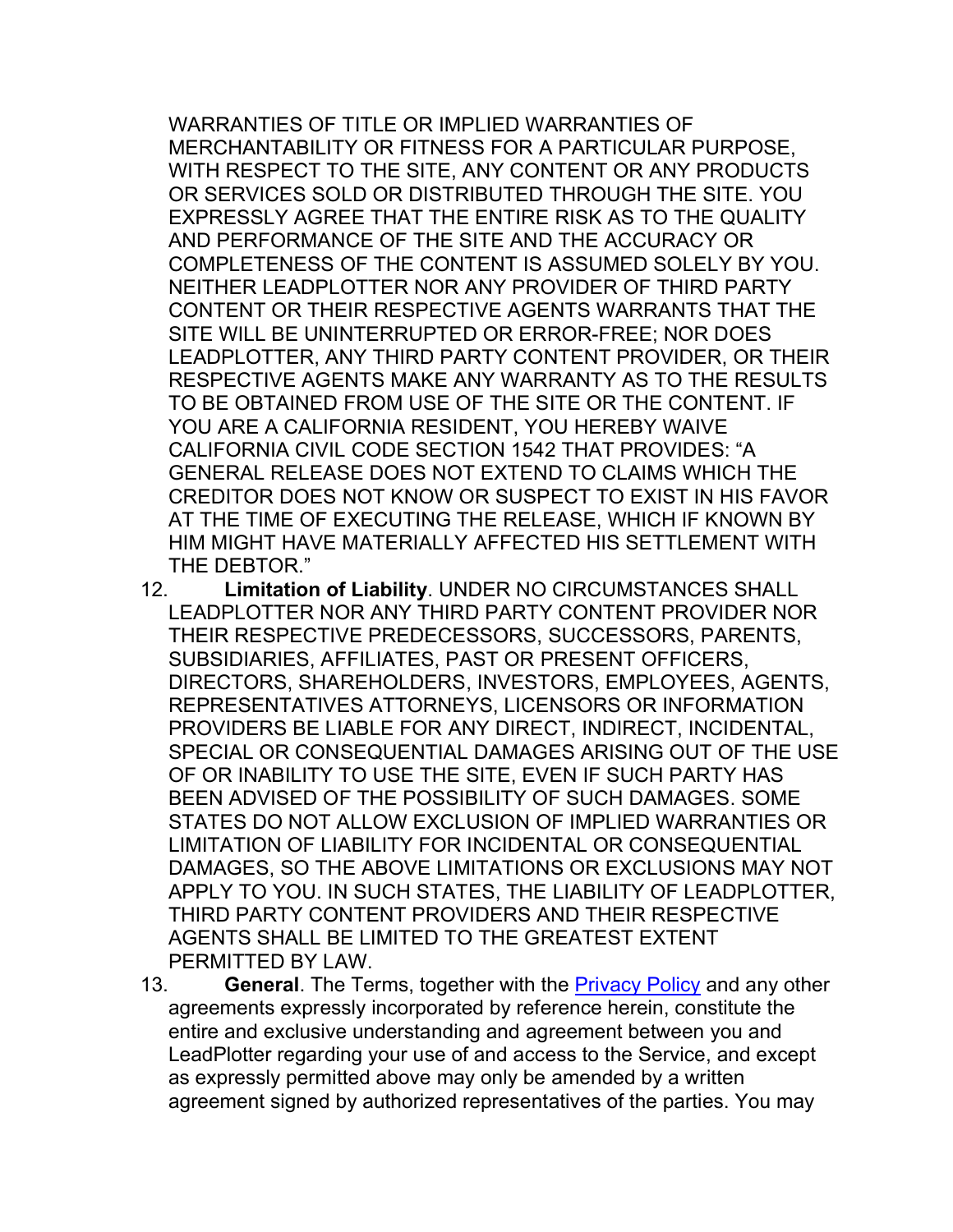not assign or transfer the Terms or your rights hereunder, in whole or in part, by operation of law or otherwise, without our prior written consent. We may assign the Terms at any time without notice. The failure to require performance of any provision shall not affect our right to require performance at any time thereafter, nor shall a waiver of any breach or default of the Terms constitute a waiver of any subsequent breach or default or a waiver of the provision itself. The Services may become unavailable to you as a result of maintenance, malfunction of computer hardware or software, or for other reasons, and may result in damages to your systems or operations. You shall be solely responsible for ensuring that any information or content obtained from the Services does not contain any virus, worm, mole or other computer software code or subroutine designed to disable, erase, impair or otherwise damage your systems, software, or data. Use of paragraph headers in the Terms is for convenience only and shall not have any impact on the interpretation of particular provisions. In the event that any part of the Terms is held to be invalid or unenforceable, the unenforceable part shall be given effect to the greatest extent possible and the remaining parts will remain in full force and effect. Upon termination of the Terms, any provision which, by its nature or express terms should survive, will survive such termination or expiration.

- 14. **Non-Compete:** You may not use the Site to solicit subscribers to join other online information services that are competitive with the Site.
- 15. **Dispute Resolution and Arbitration.**
	- 1. Dispute Resolution: You and LeadPlotter agree that any dispute, claim or controversy arising out of or relating to these Terms or the breach, termination, enforcement, interpretation or validity thereof, or to the use of the Services or use of the Site, Application or Collective Content (collectively, "Disputes") will be settled by binding arbitration, except that each party retains the right to seek injunctive or other equitable relief in a court of competent jurisdiction to prevent the actual or threatened infringement, misappropriation or violation of a party's copyrights, trademarks, trade secrets, patents, or other intellectual property rights. You acknowledge and agree that you are waiving the right to a trial by jury or to participate as a plaintiff or class member in any purported class action lawsuit, class-wide arbitration, private attorney-general action, or any other representative proceeding. Further, unless both you and LeadPlotter otherwise agree in writing, the arbitrator may not consolidate more than one person's claims, and may not otherwise preside over any form of any class or representative proceeding. If this specific paragraph is held unenforceable, then the entirety of this "Dispute Resolution" section will be deemed void. Except as provided in the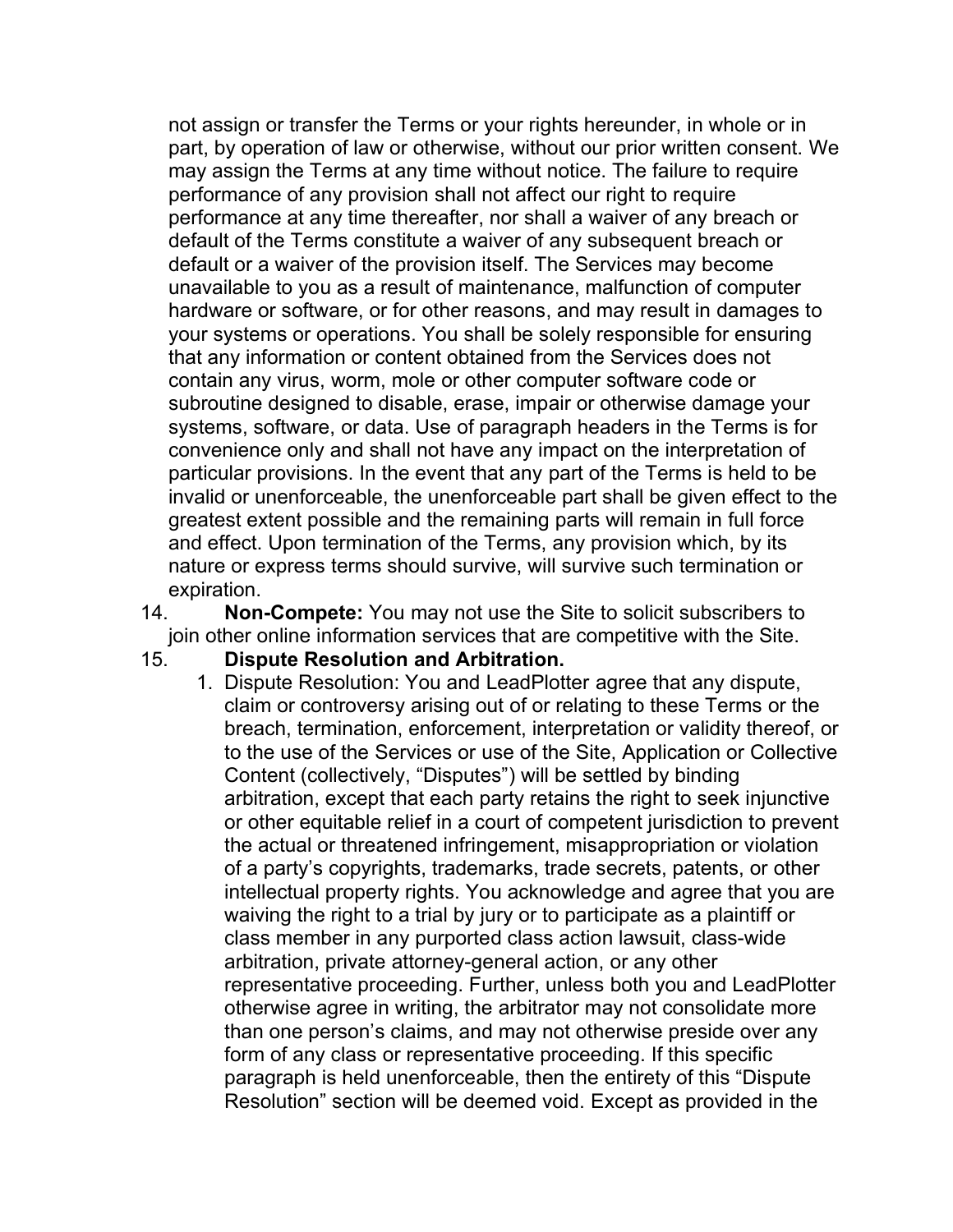preceding sentence, this "Dispute Resolution" section will survive any termination of these Terms.

- 2. Arbitration Rules and Governing Law: This agreement to arbitrate evidences a transaction in interstate commerce, and thus the Federal Arbitration Act governs the interpretation and enforcement of this provision. The arbitration will be administered by the American Arbitration Association ("AAA") in accordance with the Commercial Arbitration Rules and the Supplementary Procedures for Consumer Related Disputes (the "AAA Rules") then in effect, except as modified by this "Dispute Resolution" section. (The AAA Rules are available at www.adr.org/arb\_med or by calling the AAA at 1–800– 778–7879.) The Federal Arbitration Act will govern the interpretation and enforcement of this section.
- 3. Arbitration Process: A party who desires to initiate arbitration must provide the other party with a written Demand for Arbitration as specified in the AAA Rules. (The AAA provides a form Demand for Arbitration.) The arbitrator will be either a retired judge or an attorney licensed to practice law in the state of California and will be selected by the parties from the AAA's roster of consumer dispute arbitrators. If the parties are unable to agree upon an arbitrator within seven (7) days of delivery of the Demand for Arbitration, then the AAA will appoint the arbitrator in accordance with the AAA Rules.
- 4. Arbitration Location and Procedure: Unless you and LeadPlotter otherwise agree, the arbitration will be conducted in the San Francisco county. If your claim does not exceed \$10,000, then the arbitration will be conducted solely on the basis of documents you and LeadPlotter submit to the arbitrator, unless you request a hearing or the arbitrator determines that a hearing is necessary. If your claim exceeds \$10,000, your right to a hearing will be determined by the AAA Rules. Subject to the AAA Rules, the arbitrator will have the discretion to direct a reasonable exchange of information by the parties, consistent with the expedited nature of the arbitration.
- 5. Arbitrator's Decision: The arbitrator will render an award within the time frame specified in the AAA Rules. The arbitrator's decision will include the essential findings and conclusions upon which the arbitrator based the award. Judgment on the arbitration award may be entered in any court having jurisdiction thereof. The arbitrator's award damages must be consistent with the terms of the "Limitation of Liability" section above as to the types and the amounts of damages for which a party may be held liable. The arbitrator may award declaratory or injunctive relief only in favor of the claimant and only to the extent necessary to provide relief warranted by the